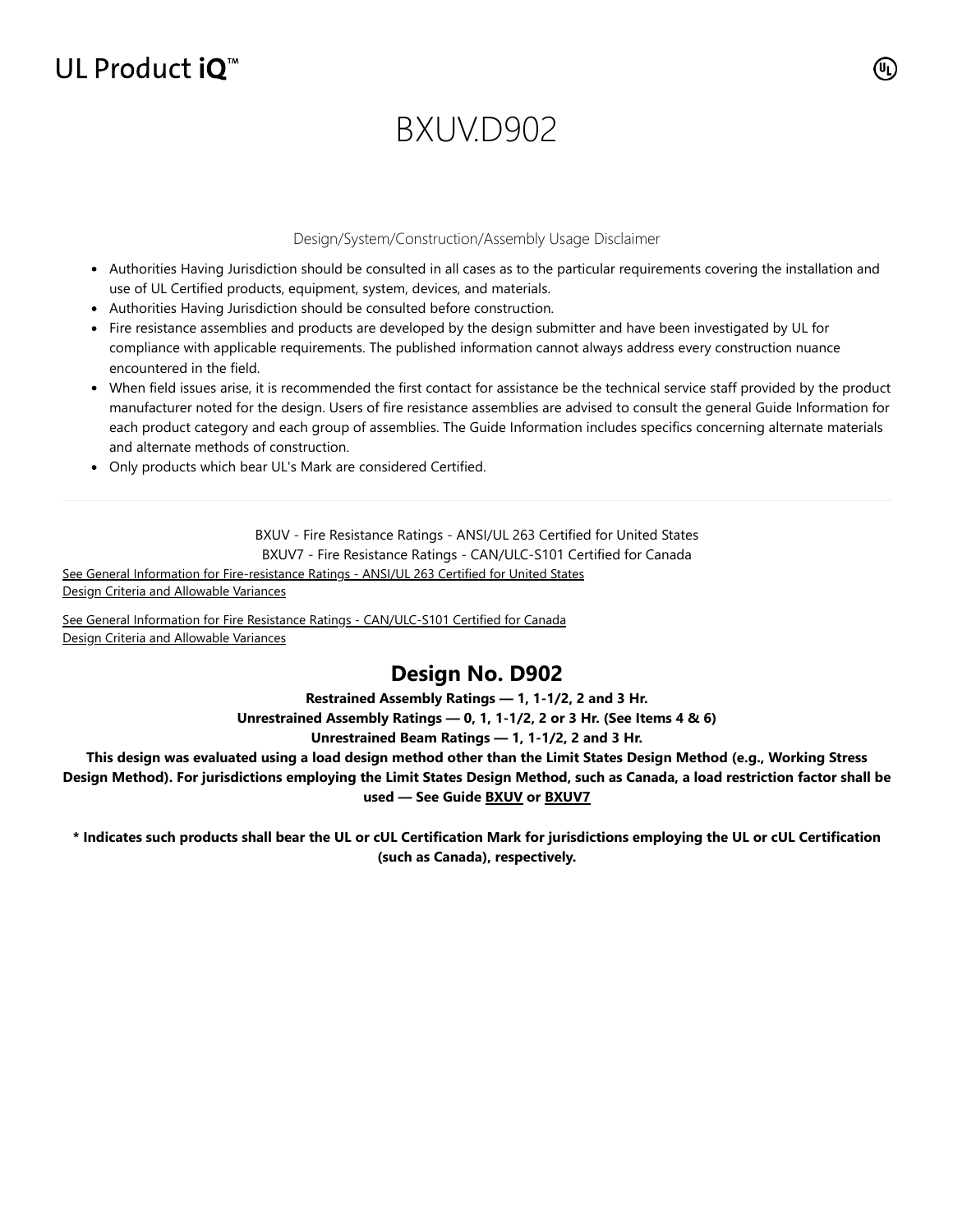

1. **Beam —** W8X28, W8x24, W6x12 or W6x9, min size, see Items 6 through 6F.

1A. **Steel Joists —** (Not Shown) — As an alternate to Item 1 — Composite or non-composite min 8k1 or min depth and weight shall be 8 in. and 4.9 lb/ft respectively. May be uncoated or provided with a shop coat of paint. Designed per S.J.I. specifications for a max design stress of 30, 000 psi (30 ksi). Welded or bolted to end supports. The top chords shall consist of two angles measuring 1-1/4 by 1-1/4 by 0.127 in. thick. Bottom chords shall consist of two round bars measuring 0.566 in. in diam. or two angles measuring 1 by 1 by 0.125 in. thick. Bearing plates shall consist of two angles measuring 1-1/2 by 2 by 0.188 in. thick and 5-1/16 in. long. Web members shall consist of 0.565 in. diam bars.

1B. **Steel Joists —** (Not Shown) — As an alternate to Item 1 — Composite or non-composite min 12k5 or min depth and weight shall be 12 in. and 7.1 lb/ft respectively. May be uncoated or provided with a shop coat of paint. Designed per S.J.I. specifications for a max design stress of 30, 000 psi (30 ksi). Welded or bolted to end supports. Top chords shall consist of two angles measuring 1-1/2 by 1- 1/2 by 0.156 in. thick. Bottom chords shall consist of two round bars measuring 0.675 in. in diam. or two angles measuring 1 by 1 by 0.125 in. thick. Bearing plates shall consist of two angles measuring 2 by 2 by 0.192 in. thick and shall be min 4-15/16 in long. The second web member at each end shall consist of 0.654 in. diam round bar. All remaining web members, including the end web members, shall consist of 0.774 in. diam round bars. Bridging per S.J.I. specifications is required when non-composite joists are used.

1C. **Steel Joists —** (Not Shown) — As an alternate to Item 1 — Composite or non-composite min 12k5 or min depth and weight shall be 12 in. and 7.1 lb/ft respectively. May be uncoated or provided with a shop coat of paint. Designed per S.J.I. specifications for a max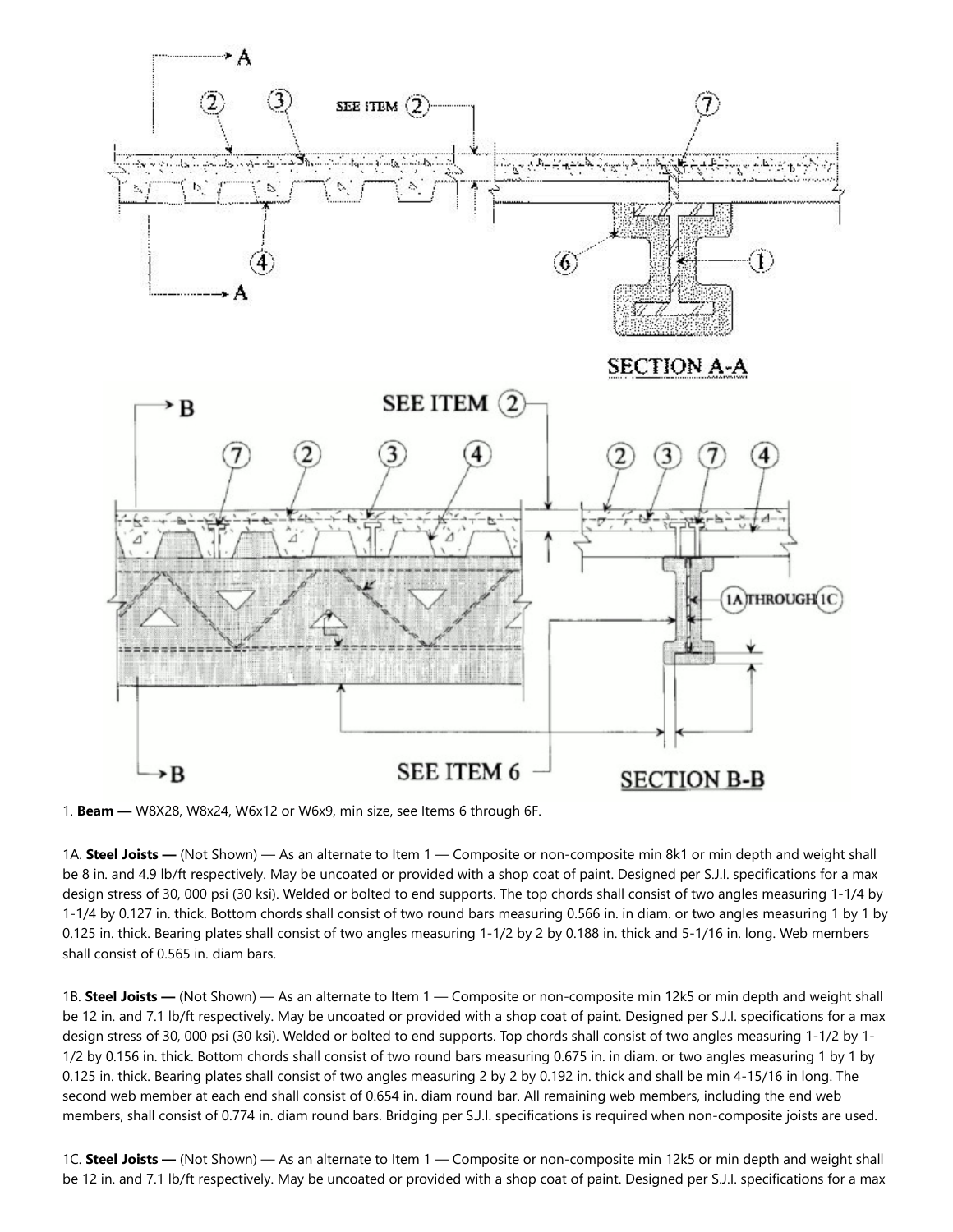design stress of 30, 000 psi (30 ksi). Welded or bolted to end supports. Top chords shall consist of two angles measuring 1-1/2 by 1- 1/2 by 0.156 in. thick. Bottom chord shall consist of two round bars measuring 0.675 in. in diam. or two nangles measuring 1 by 1 by 0.125 in. thick. The second web member at each end shall consist of 0.654 in. diam round bar. All remaining web members, including the end web members, shall consist of 0.774 in. diam round bars. Bridging per S.J.I. specifications is required when non-composite joists are used.

Note: Additional beams or joists from the N series designs may be substituted for the listed beam (item 1) or joist (item 1A) respectively. When joists are substituted, the restrained rating of the joist must be equal to or greater than the restrained rating of the assembly. Additional beam and joist substitution requirements are in the front of the Fire Resistance Directory - III. FLOOR-CEILINGS AND ROOF-CEILING, item 7 -Steel Joist or IV. BEAMS.

2. **Normal Weight or Light Weight Concrete —** Normal weight concrete, carbonate or siliceous aggregate, 3500 psi compressive strength, vibrated. Light weight concrete, expanded shale or slate aggregate by rotary-kiln method or expanded clay aggregate by rotary-kiln or sintered-grate method, or pelletized expanded blast furnace slag aggregate, 3000 psi compressive strength, vibrated, 4 to 7 per cent entrained air.

| <b>Restrained</b><br><b>Assembly Rating Hr</b> | <b>Concrete</b><br>(Type) | <b>Concrete Unit</b><br><b>Weight pcf</b> | <b>Concrete</b><br>Thkns In. |  |
|------------------------------------------------|---------------------------|-------------------------------------------|------------------------------|--|
| 1                                              | Normal Weight             | 147-153                                   | $3 - 1/2$                    |  |
| $1 - 1/2$                                      | Normal Weight             | 147-153                                   | $\overline{4}$               |  |
| 2                                              | Normal Weight             | 147-153                                   | $4 - 1/2$                    |  |
| 3                                              | Normal Weight             | 147-153                                   | $5 - 1/4$                    |  |
| $\mathbf{1}$                                   | Light Weight              | 107-113                                   | $2 - 1/2$                    |  |
| 1                                              | Light Weight              | 107-120                                   | $2 - 5/8$                    |  |
| $1 - 1/2$                                      | Light Weight              | 107-113                                   | 3                            |  |
| 2                                              | Light Weight              | 107-113                                   | $3 - 1/4$                    |  |
| 2                                              | Light Weight              | 107-116                                   | $3 - 1/4*$                   |  |
| $\overline{c}$                                 | Light Weight              | 114-120                                   | $3 - 1/2$                    |  |
| 3                                              | Light Weight              | 107-113                                   | $4 - 3/16$                   |  |
| 3                                              | Light Weight              | 114-120                                   | $4 - 7/16$                   |  |

\* With 2 and 3 in. deep steel floor units only.

3. **Welded Wire Fabric —** 6x6 - W1.4xW1.4.

3A. **Negative Reinforcement —** (Optional, Not Shown) Used in lieu of Item 3 and with Items 3B or 3C. For floor spans with concrete cast continuous over the supporting beams. Deformed bars designed to resist the support moments of the concrete slab in accordance with the latest ACI Building Code Specifications.

3B. **Fiber Reinforcement\* —** (Not Shown) — Required with Item 3A. Engineered synthetic fibers added to concrete mix to control shrinkage cracks in concrete. Fibers added to concrete mix at rate of 1 lb of fiber for each cubic yard of concrete. **PROPEX OPERATING COMPANY L L C** — Fibermesh 150 and Fibermesh 300.

3C. **Fiber Reinforcement\* —** (Not Shown) — Required with Item 3A. Any fiber reinforcement bearing the UL Classification Marking for Fire Resistance, Classified for use in lieu of welded wire fabric. See **Fiber Reinforcement** (CBXQ) Category for names of manufacturers.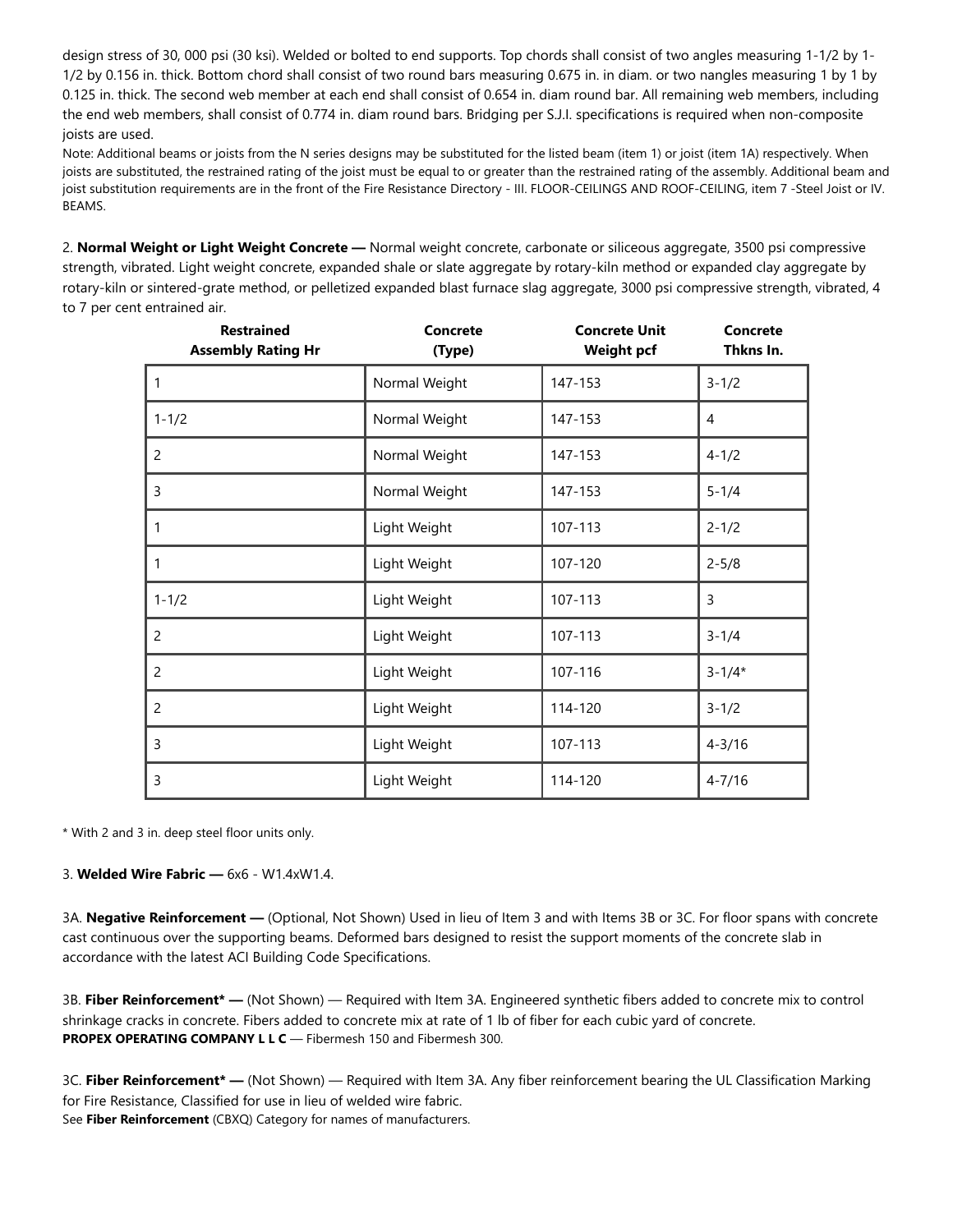4. **Steel Floor and Form Units\* —** Composite or non-composite, 1-1/2, 1-5/8 , 2 or 3 in. deep galv units or 4-1/2 in. deep noncomposite galv units. Fluted units may be phos/ptd. Min gauges are 22 MSG for fluted and 20/20 for cellular and partial cellular units. The following combinations of units may be used:

(1) All 24, 26, 28 or 36 in. wide cellular or partial cellular.

(2) All fluted.

(3) One or two 3 in. deep, 12 in. wide, 18/18 MSG min cellular alternating with 3 in. deep fluted or other cellular.

(4) Any blend of fluted and 24, 26, 28 or 36 in. wide cellular or partial cellular.

(5) Corrugated, nom 1-5/16 or 2 in. deep, 30 in. wide, 24 MSG min galv units with shear wires factory welded to deck corrugations. Welded to supports 12 in. OC through welding washers. For shear wire spacing of 8 in. or less the steel deck stress shall not exceed 20 KSI. For shear wire spacing greater than 8 in. OC but less than or equal to 12 in. OC steel deck stress shall not exceed 12 KSI.

**ASC STEEL DECK, DIV OF ASC PROFILES L L C** — 32 in. wide Types NH-32, NHN-32, NHF-32; 36 in. wide, Types BH-36, BHN-36, BHN-35-1/4, BHF-36, BHF-36A, 2WH-36, 2WHS-36, 2WHF-36, 2WHF-36A, 3WxH-36, 3WxHF-36, 3WxHF-36A, 3WH-36, 3WHF-36, 3WHF-36A, 3W-36, 3WF-36, DG3W-36, DG3WF-36. All units may be galvanized or Prime Shield. Non-cellular decks may be vented designated with a "V" suffix to the product name. Cellular deck top and bottom sections may be riveted together (designated with "Fr") vs. arc spot welded, "F"

**CANAM GROUP INC** — 24 in. wide Type P-2432 composite or 36 in. wide Type P-3623, P-3606, P-3615 and 24 in wide Type P-2432 composite, Type P-3606 and P-3615 non-composite; 24 or 36 in. wide Type 3 in. LOK-Floor; 36 in. wide Types 1.5B, 1.5BI, 1.5BL and 1.5BL.

**CANAM STEEL CORP** — 24 in. wide Type P-2432 composite or 36 in. wide Type P-3623, P-3606, P-3615 and 24 in wide Type P-2432 composite, Type P-3606 and P-3615 non-composite

**CANAM STEEL CORP** — 12 or 24 in. wide, Types 1-1/2, 2, or 3 in. LOK-Floor and LOK-Floor Cell; 36 in. wide, Types 2 or 3 in. LOK-Floor and LOK-Floor Cell; 24, 30 or 36 in. wide, Type 1-1/2 in. B-LOK and B-LOK Cell; 24 in. wide, Types N-LOK and N-LOK Cell

**CENTRIA, A DIVISION OF NCI GROUP, INC** — QL Types, 24 in. wide, 3 or 3 inverted, UKX, 21 or 21 inverted, 2 in. 99, 121, AKX, NKX, TKX; 24 or 30 in. wide GKX, GKXH, GKX-A; 36 in. wide 2 in. 99, AKX, WKX; 12 in. wide NKC, TKC; 12 in. wide non-composite Sec 12. Side joints of 99, 121, TKC, TKX, WKX may be welded together 60 in. OC. Side joints of 99, AKX, WKX, GKX, GKX-A, TKX may be fastened together with min 1 in. long No. 12x14 self-drilling, self-tapping steel screws 36 in. OC

**CHIA TEH CONSTRUCTION MATERIAL CO LTD** — 24 or 36 in. wide Mac-Lok 3; 24 in. wide CFD-3

**DECK WEST INC** — 36 in. wide Type B-DW, Inverted B-DW, BA-DW, Inverted BA-DW, 2-DW or 3-DW. Side joints of Type 2-DW and 3-DW may be fastened together with min 1 in. long No. 12 x 14 self-drilling, self-tapping steel screws 36 in. OC

**DESIGN ASSISTANCE CONSTRUCTION SYSTEMS INC** — 36 in. wide Type DACS1.5CD, or 24 in. wide Type DACS2.0CD, or DACS3.0CD

**EPIC METALS CORP** — 24 in. wide Types EC150, EC150 inverted, EC300, EC366, ECP150, ECP300, ECP366, ECA; 30 in. wide Types ECB150, ECBR150; 36 in. wide Types EC156, EC266, ECP266

**KAM INDUSTRIES LTD, DBA CORDECK** — 24 in. wide, Types 2 or 3 in. WDR

**MARLYN STEEL DECKS INC** — Type 1.5 CF, 2.0 CF or 3.0 CF

**NEW MILLENNIUM BUILDING SYSTEMS L L C** — 24 or 36 in. wide Types 2.0CD, 3.0CD, 2.0CFD, 3.0CFD, 3.0CFDES; 24, 30 or 36 in. wide Types 1.5CD, 1.5CDI, 1.5CDR, 1.5CFD. Fluted units may be phos/painted or galvanized.

**ROOF DECK INC** — 36 in. wide Types LOK-1-1/2, LOK-1-1/2R; 24 in. wide Types LOK-2, LOK-3

**STEEL MASTERS INTERNATIONAL DEPENDABLE STEEL** — 36 in. wide Types 2WH-36, 3WH-36. Units may be phos/painted or galvanized.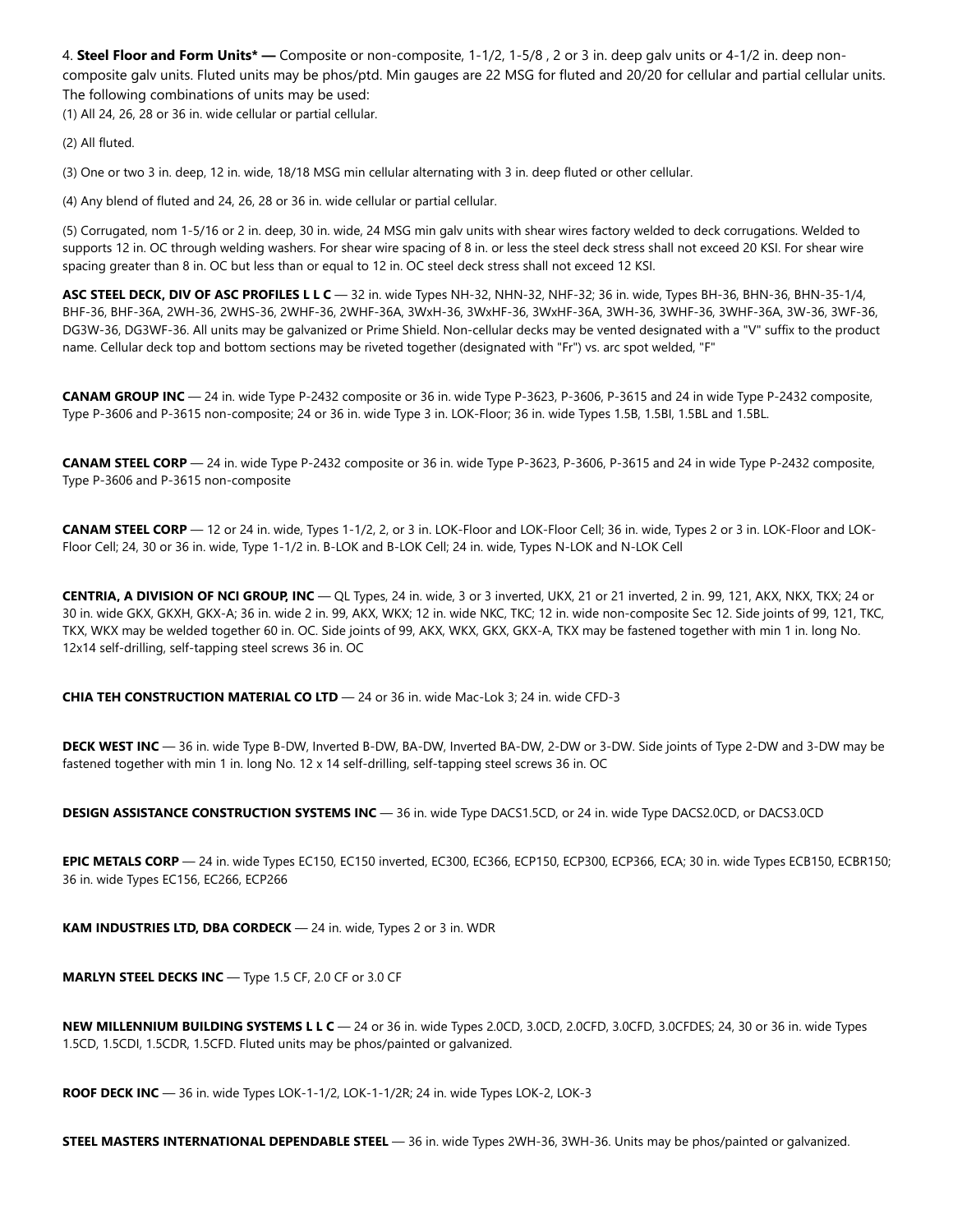**VERCO DECKING INC - A NUCOR CO** — FORMLOK™ deck types PLB, B, BR, PLN3, N3, PLN, N, PLW2, W2, PLW3, W3. Units are min 24 in. wide and may be galvanized, phos./ptd., or mill finish. Units may be cellular or acoustical cellular, with the suffix "CD" or "CD-AC" added to the product name, respectively. All non-cellular deck may be vented or non-vented. 12 in. wide PLW2, W2, PLW3 or W3 units may be blended with 24 or 36 in. wide PLW2, W2, PLW3 or W3 units, respectively; or Types PLN3-CD, N3-CD, PLN3, N3.

**VULCRAFT, DIV OF NUCOR CORP** — 24, 30 or 36 in. wide Types 1.5VL, 1.5VLI, 1.5PLVLI, 1.5VLP, 1.5 VLR, 1.5PLVLP; 24 or 36 in. wide Types 1.5VLPA, 1.5PLVLPA, 2VLI, 2.0PLVLI, 2VLJ, 3VLI, 3.0PLVLI, 3VLJ, 2VLP, 2.0PLVLP, 3VLP, 3.0PLVLP, 2VLPA, 2.0PLVLPA, 3VLPA, 3.0PLVLPA. Types 1.5VL, 1.5VLI, 1.5PLVLI, 1.5 VLR, 1.5VLPA, 1.5PLVLPA, 2VLI, 2.0PLVLI, 2VLJ, 3VLI, 3.0PLVLI, 3VLJ units may be phos/ptd. 24 or 36 in. wide Types 2VLJ, 3VLJ units ++ may be used for max 2 hr Restrained Assembly Rating. 36 in. wide Types 1.5 SB, 1.5 SBR; 24 or 36 in wide Types 2.0 SB, 3.0 SB, 36 in. wide Type High Strength 1.5 SBI, 36 in. wide Type High Strength 1.5 SBN; Units may be phos/ptd

Spacing of welds attaching units to supports shall be 12 in. OC for 12, 24, 36 in. wide units, four welds per sheet for 30 in. wide units. 6 in. OC for 18 in. wide and Sec. 12 units. Unless specified otherwise for specific units types, adjacent units button-punched or welded together 36 in. OC along side joints. For **3 Hr Rating**, units with overlapping type side joints welded together 24 in. OC max.

When a superimposed load of 250 PSF is desired the spacing of welds or button-punches shall not exceed 24 in. OC along side joints.

++ Side joints of Types 2VLJ or 3VLJ units may be fastened together with No. 8-3/4 in. long self-drilling Tek screws driven diagonally from the top side through the joint of the units at 36 in. O. C. max.

Alternate Construction — Non-composite units of the same type listed above may be used provided allowable loading is calculated on the basis of non-composite design.

The Unrestrained Assembly Rating is equal to the Unrestrained Beam Rating (See Item 6) for a max 3 Hr and is limited to the following units and limitations:

(a) 1-1/2, 2 and 3 in. deep, 24 or 36 in. wide, 22 MSG or thicker fluted with clear spans not more than 7 ft, 8 in.

(b) 1-1/2, 2 and 3 in. deep, 24 or 36 in. wide, 20 MSG or thicker fluted with clear spans not more than 8 ft, 8 in.

(c) 1-1/2 and 2 in. deep, 24 or 36 in. wide, 16 MSG or thicker fluted and 18/18 MSG or thicker cellular with clear spans not more than 9 ft, 11 in.

(d) 3 in. deep, 36 in. wide, 18 MSG or thicker fluted and 24 in. wide, 20/18 MSG or thicker cellular with clear spans not more than 13 ft, 2 in.

For assemblies utilizing 3-1/4 in. light weight concrete topping with a max Restrained Assembly Rating of 2 Hr, the Unrestrained Assembly Rating is equal to the Unrestrained Beam Rating (See Item 6) and is limited to the following floor units and spans:

(a) 1-1/2, 2 and 3 in. deep, 24 or 36 in. wide, 22 MSG fluted and 20/20 MSG cellular with clear spans not more than 9 ft, 6 in.

(b) 2 and 3 in. deep, 24 or 36 in. wide, 20 MSG fluted and 20/20 MSG cellular with clear spans not more than 10 ft, 0 in.

(c) 3 in. deep, 24 in. wide, 20 MSG fluted and 20/20 MSG cellular with clear spans not more than 13 ft, 2 in.

4A. **Steel Floor and Form Units\* —** As an alternate to Item 4. Nom 8 or 9 in. deep composite, galv steel units. Min thickness 0.0375 inch (20 MSG). Side joints of adjacent units fully overlapping, fastened together by using 1-1/4 in. long self-drilling, self-tapping steel screws driven through Shear-Bond Clips (not shown) at 13-3/4 in. OC. Steel end closures flashings (not shown) made of min 0.056 inch thick (16 MSG) galv steel, fixed to the steel work before decking is placed.

In addition to the Steel Floor and Form Units, the following components are required:

(a) Welded Wire Fabric — 6 X 6 - Min wire thickness W2.9 X W2.9 slab reinforcement. As an alternate, max # 4 bars spaced 12-in. OC in both directions shall be used. When re-bars are used, the concrete slab thickness shall be increased a minimum 5/16 in.

(b) Rib Reinforcement —Min. #4 rebar. Min concrete cover below the steel reinforcement shall be 1-9/16 in. Reinforcement support chairs spaced at max 41-1/2 inches OC.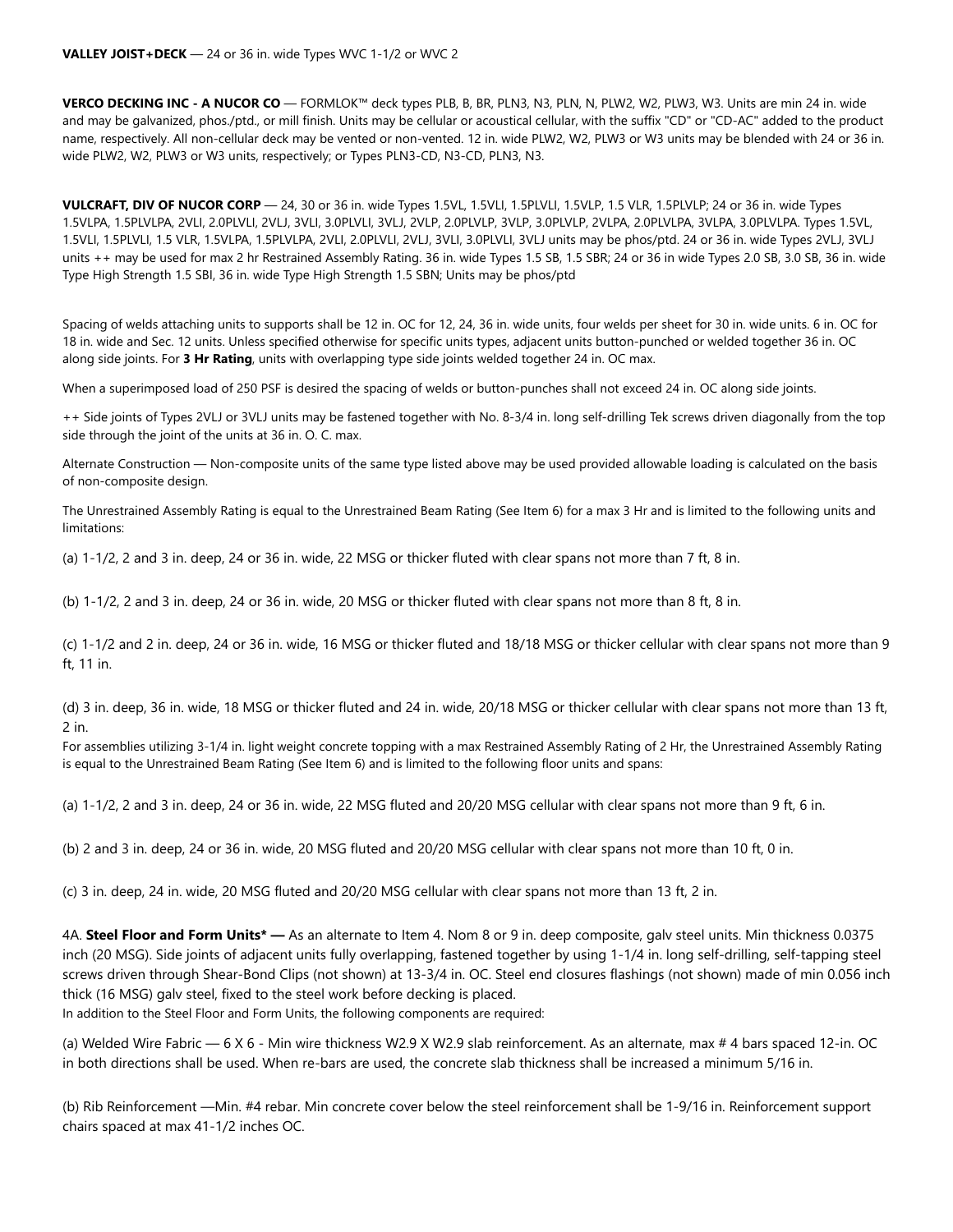The flute areas above the beam/joist are to be : (1) filled with concrete, (2) filled with Spray-Applied Fire Resistive Material or (3) the beam/joist coated with Spray-Applied Fire Resistive Material installed as described in the design to thickness required when all cellular Steel Floor and Form Units are used.

See Design No. D989 for a typical illustration of the components. Consult the deck manufacturer for comprehensive load tables and design parameters referencing UL Design D989.

#### **BAILEY METAL PRODUCTS LTD** — Type COMSLAB™ 210 and COMSLAB™ 225, Steel End Closure Flashing

5. **Joint Cover —** (Use with fluted units optional — Not Shown) — 2 in. wide cloth adhesive tape applied following the contour of the units.

6. **Spray-Applied Fire Resistive Materials\* —** Applied by spraying with water to the final thicknesses shown below. When fluted steel deck is used and the fire protection thickness selected is based on all fluted deck, the area between the steel deck and the top flange of the steel beam shall be filled. When fluted steel deck is used and the steel beam is sprayed with the thicknesses applicable to cellular of blended units, the area between the steel deck and the top flange of the steel beam shall be plugged. Beam surfaces must be clean and free of dirt, loose scale, and oil. Min average density of 13 pcf with min. individual density of 11 pcf for Types II, II HS, or DC/F. Min average and min individual densities of 22 pcf and 19 pcf, respectively, for type HP. For method of density determination, refer to Design Information Section. The thickness of the Spray-Applied Fire Resistive Materials on the Structural Members (Item 1, 1A, or 1B) shall be as follows:

#### **Min Thkns Spray Applied Resistive Mtl, In**

| <b>Assembly</b><br>Rating<br>Hr | <b>Restrained Unrestrained</b><br><b>Beam</b><br>Rating<br>Hr | <b>Concrete</b><br><b>Type</b> | <b>W6x9</b><br>When<br><b>Deck</b><br>Is<br>All<br><b>Fluted</b> | <b>W6x9</b><br>When<br><b>Deck</b><br>Is<br><b>Blend</b><br>or All<br><b>Cellular</b> | <b>W8x28</b><br>When<br><b>Deck</b><br>Is<br>All<br><b>Fluted</b> | <b>W8x28</b><br>When<br><b>Deck</b><br><b>Is Blend</b><br>or All<br><b>Cellular</b> | <b>Joist</b><br>When<br><b>Deck</b><br>Is.<br><b>Fluted</b><br>or<br><b>Blend</b> | Joist<br>Item 1A Item 1B<br>When<br><b>Deck</b><br>ls.<br><b>Fluted</b><br>Cellular Cellular<br>or<br><b>Blend</b> |
|---------------------------------|---------------------------------------------------------------|--------------------------------|------------------------------------------------------------------|---------------------------------------------------------------------------------------|-------------------------------------------------------------------|-------------------------------------------------------------------------------------|-----------------------------------------------------------------------------------|--------------------------------------------------------------------------------------------------------------------|
| $\mathbf{1}$                    | 1                                                             | <b>NW</b>                      | 9/16,15/16*                                                      | $9/16$ ,<br>$1*$                                                                      | $3/8,5/8*$                                                        | $3/8, 11/16*$                                                                       | $1+$                                                                              |                                                                                                                    |
| $1 - 1/2$                       | $\mathbf{1}$                                                  | <b>NW</b>                      | 9/16,15/16*                                                      | 9/16,<br>$1*$                                                                         | $3/8,5/8*$                                                        | $3/8, 11/16*$                                                                       | $1 - 9/16$                                                                        |                                                                                                                    |
| $\overline{2}$                  | 1                                                             | <b>NW</b>                      | 9/16,15/16*                                                      | 9/16,<br>$1*$                                                                         | $3/8,5/8*$                                                        | $3/8, 11/16*$                                                                       | $2 - 1/16$                                                                        |                                                                                                                    |
| $\overline{2}$                  | $\overline{2}$                                                | <b>NW</b>                      | $1 - 1/8$                                                        | $1 -$<br>3/16                                                                         | 3/4                                                               | 13/16                                                                               | $2 - 1/16$                                                                        |                                                                                                                    |
| $\overline{2}$                  | $\overline{3}$                                                | <b>NW</b>                      | $1 - 3/4$                                                        | $1 - 7/8$                                                                             | $1 - 3/16$                                                        | $1 - 5/16$                                                                          |                                                                                   | $3 - 1/4$                                                                                                          |
| 3                               | $1 - 1/2$                                                     | <b>NW</b>                      | 3/4                                                              | 3/4                                                                                   | 1/2                                                               | 1/2                                                                                 |                                                                                   | $3 - 1/4$                                                                                                          |
| 3                               | $\overline{2}$                                                | <b>NW</b>                      | $1 - 1/8$                                                        | $1 -$<br>3/16                                                                         | 3/4                                                               | 13/16                                                                               |                                                                                   | $3 - 1/4$                                                                                                          |
| $\overline{3}$                  | $\overline{3}$                                                | <b>NW</b>                      | $1 - 3/4$                                                        | $1 - 7/8$                                                                             | $1 - 3/16$                                                        | $1 - 5/16$                                                                          |                                                                                   | $3 - 1/4$                                                                                                          |
| $\mathbf{1}$                    | 1                                                             | LW                             | $9/16, 15/16*$                                                   | $5/8, 1*$                                                                             | $3/8,5/8*$                                                        | 7/16,11/16*                                                                         | $1 - 1/8 +$                                                                       |                                                                                                                    |
| $1 - 1/2$                       | $\mathbf{1}$                                                  | LW                             | $9/16, 15/16*$                                                   | $5/8, 1*$                                                                             | $3/8,5/8*$                                                        | 7/16,11/16*                                                                         | $1 - 3/4$                                                                         |                                                                                                                    |
| $\overline{2}$                  | 1                                                             | LW                             | $9/16, 15/16*$                                                   | $5/8, 1*$                                                                             | $3/8,5/8*$                                                        | 7/16,11/16*                                                                         | $2 - 1/4$                                                                         |                                                                                                                    |
| $\overline{c}$                  | $\overline{c}$                                                | LW                             | $1 - 7/16$                                                       | $1 -$<br>7/16                                                                         | $\mathbf{1}$                                                      | $\mathbf{1}$                                                                        | $2 - 1/4$                                                                         |                                                                                                                    |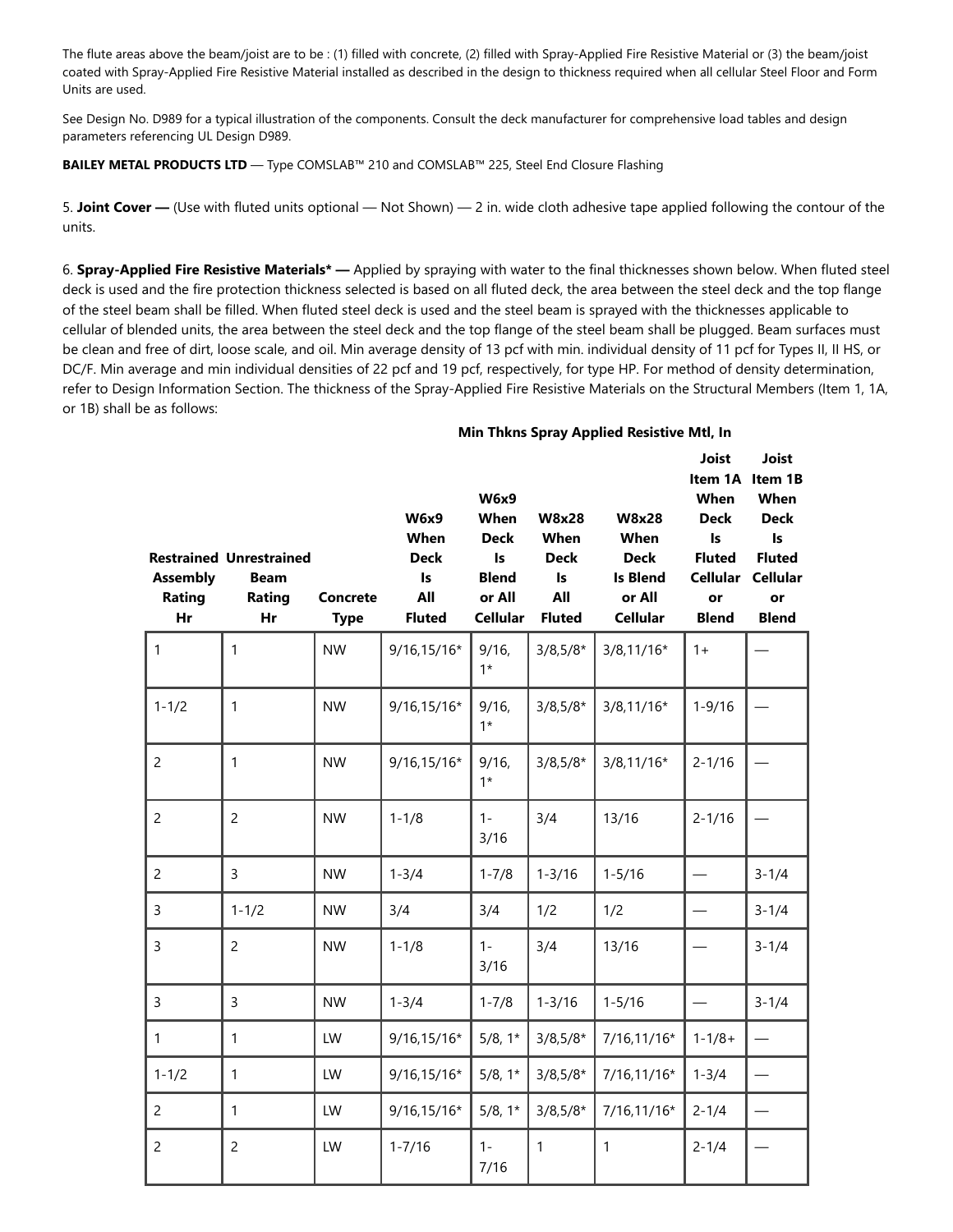| 2 | 3              | LW | $2 - 1/4$  | $2 -$<br>5/16 | $1 - 9/16$ | $1 - 5/8$ | $3 - 1/4$ |
|---|----------------|----|------------|---------------|------------|-----------|-----------|
| 3 | $1 - 1/2$      | LW | 15/16      |               | 5/8        | 11/16     | $3 - 1/4$ |
| 3 | $\overline{c}$ | LW | $1 - 7/16$ | $1 -$<br>7/16 |            |           | $3 - 1/4$ |
| 3 | 3              | LW | $2 - 1/4$  | $2 -$<br>5/16 | $1 - 9/16$ | $1 - 5/8$ | $3 - 1/4$ |

\* This thickness applies when optional Item 12 or 13 are used over 3-1/4 in. light weight concrete topping.

\*\* This thickness applies when optional Item 12 or 13 are used over 3-1/4 in. light weight concrete topping.

+ When bottom chords consist of 1 by 1 by 0.125 in. thick steel angles, the thickness of spray-applied fire resistive material shall be increased by 1/4 in. on the bottom chord only.

**ISOLATEK INTERNATIONAL** — Type D-C/F, HP, II or Type II HS. Investigated for exterior use. Type EBS or Type X adhesive/surface sealer optional.

6A. **Spray-Applied Fire Resistive Materials\* —** Alternate to Item 6. See table below for appropriate thicknesses. When fluted steel deck is used and the fire protection thickness selected is based on all fluted deck, the area between the steel deck and the top flange of the steel beam shall be filled. When fluted steel deck is used and the steel beam is sprayed with the thicknesses applicable to cellular or blended units, the area between the steel deck and the top flange of the steel beam shall be plugged. Prepared by mixing with water and spray-applied in one or more coats to beam surfaces which must be clean and free of dirt, loose scale and oil. Min average density of 17.5 pcf with min individual value of 17.0 pcf. For method of density determination, see Design Information Section, Sprayed Material.

|                                 | <b>Restrained Unrestrained</b> |                                 | Min Thkns Applied Resistive Mtl, In                                                                              |                                  |                                  |  |  |  |  |  |  |
|---------------------------------|--------------------------------|---------------------------------|------------------------------------------------------------------------------------------------------------------|----------------------------------|----------------------------------|--|--|--|--|--|--|
| <b>Assembly</b><br>Rating<br>Hr | Beam<br>Rating<br>Hr           | <b>W6x9</b><br><b>When Deck</b> | <b>W6x9</b><br><b>When Deck</b><br>Is All Fluted Is Blend or All Cellular Is All Fluted Is Blend or All Cellular | <b>W8x28</b><br><b>When Deck</b> | <b>W8x28</b><br><b>When Deck</b> |  |  |  |  |  |  |
| $1, 1 - 1/2, 2$                 |                                | $1/2, 5/8*$                     | $1/2, 5/8*$                                                                                                      | $5/16$ , $7/16*$                 | $5/16$ , $7/16*$                 |  |  |  |  |  |  |
| 2                               | $\overline{2}$                 |                                 | $1 - 3/16$                                                                                                       | 11/16                            | 13/16                            |  |  |  |  |  |  |
| 2                               | 3                              | $1 - 9/16$                      | $1 - 7/8$                                                                                                        | $1 - 1/16$                       | $1 - 5/16$                       |  |  |  |  |  |  |
| 3                               | $1 - 1/2$                      | 3/4                             | 13/16                                                                                                            | 1/2                              | 9/16                             |  |  |  |  |  |  |
| 3                               | $\overline{2}$                 | 1                               | $1 - 3/16$                                                                                                       | 11/16                            | 13/16                            |  |  |  |  |  |  |
| 3                               | 3                              | $1 - 9/16$                      | $1 - 7/8$                                                                                                        | $1 - 1/16$                       | $1 - 5/16$                       |  |  |  |  |  |  |

\* This thickness applies when optional Items 12, 13 are used over 3-1/4 in. light weight concrete topping.

#### **ISOLATEK INTERNATIONAL** — Type 280

6B. **Spray-Applied Fire Resistive Materials\* —** Alternate to Items 6 and 6A. Prepared by mixing with water. Spray-applied in one or more coats to beam surfaces to a min final thickness as shown in the tables below. Beam surfaces must be clean and free of dirt, loose scale and oil. When fluted steel deck is used and the fire protection thickness selected is based on all fluted deck, the area between the steel deck and the top flange of the steel beam shall be filled. When fluted steel deck is used and the steel beam is sprayed with the thicknesses applicable to cellular or blended units, the area between the steel deck and the top flange of the steel beam shall be plugged.

Min average and min individual density of 15 pcf and 14 pcf respectively for Types 300, 300AC, 300 ES, 300 HS, 300 N, 3000, 3000ES, and SB. For Types 400, 400 AC and 400 ES min average and min individual density of 22 pcf and 19 pcf respectively. Min avg density of 44 pcf with min ind value of 40 pcf for Types M-II and TG. Min avg density of 47 pcf, with min individual value of 43 pcf for Type M-II/P. The thickness of the material on the Structural Members (Item 1 and 1C) shall be as follows: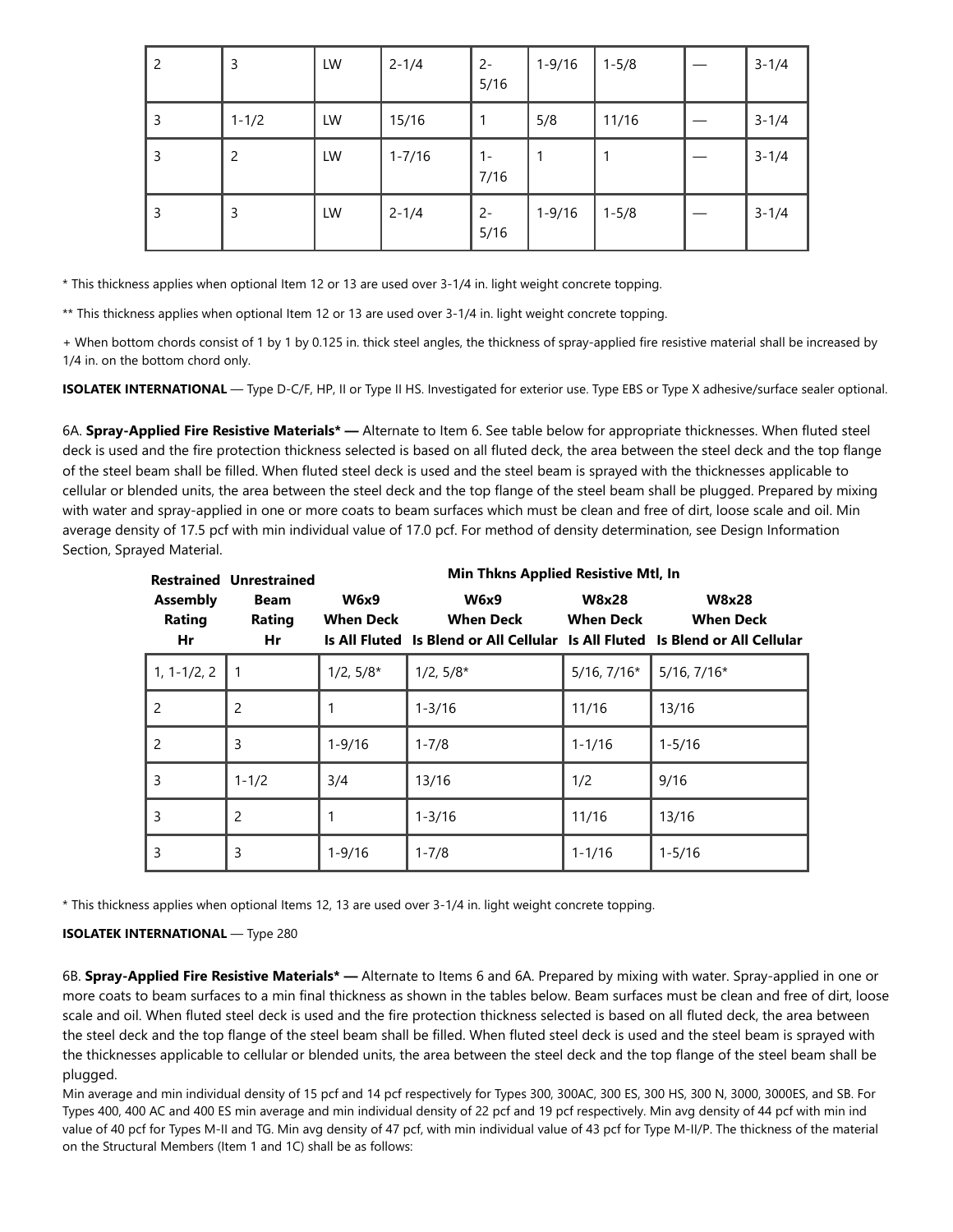#### **Min Thkns Spray Applied Resistive Mtl, In**

| <b>Assembly</b><br><b>Rating Hr</b> | <b>Restrained Unrestrained</b><br><b>Beam</b><br><b>Rating Hr</b> | <b>W6x9</b><br>When<br><b>Deck</b><br>Is All<br><b>Fluted</b> | <b>W6x9</b><br><b>When Deck</b><br>Is Blend or All<br><b>Cellular</b> | <b>W8x28</b><br>When<br>Deck Is<br><b>All Fluted</b> | <b>W8x28</b><br>When<br>Deck Is<br><b>Blend or</b><br><b>All Cellular</b> | Joist (Item<br>1C)<br><b>When Deck Is</b><br><b>Fluted</b><br><b>Cellular</b><br>or Blend |
|-------------------------------------|-------------------------------------------------------------------|---------------------------------------------------------------|-----------------------------------------------------------------------|------------------------------------------------------|---------------------------------------------------------------------------|-------------------------------------------------------------------------------------------|
| $\mathbf{1}$                        |                                                                   | $1/2$ , $5/8*$                                                | $1/2$ , $5/8*$                                                        | $5/16$ , $7/16*$                                     | $5/16$ , $7/16*$                                                          | $9/16+$                                                                                   |
| $1 - 1/2$                           | 1                                                                 | $1/2$ , $5/8^{\star}$                                         | $1/2$ , $5/8*$                                                        | $5/16$ , $7/16*$                                     | $5/16$ , $7/16*$                                                          | $\mathbf{1}$                                                                              |
| $\overline{2}$                      | 1                                                                 | $1/2$ , $5/8*$                                                | $1/2$ , $5/8*$                                                        | $5/16$ , $7/16*$                                     | $5/16$ , $7/16*$                                                          | $1 - 3/8$                                                                                 |
| 2                                   | 2                                                                 | 1                                                             | $1 - 3/16$                                                            | 11/16                                                | 13/16                                                                     | $1 - 3/8$                                                                                 |
| 2                                   | 3                                                                 | $1 - 9/16$                                                    | $1 - 7/8$                                                             | $1 - 1/16$                                           | $1 - 5/16$                                                                | $2 - 1/4$                                                                                 |
| 3                                   | $1 - 1/2$                                                         | 3/4                                                           | 13/16                                                                 | 1/2                                                  | 9/16                                                                      | $2 - 1/4$                                                                                 |
| 3                                   | 2                                                                 | 1                                                             | $1 - 3/16$                                                            | 11/16                                                | 13/16                                                                     | $2 - 1/4$                                                                                 |
| 3                                   | 3                                                                 | $1 - 9/16$                                                    | $1 - 7/8$                                                             | $1 - 1/16$                                           | $1 - 5/16$                                                                | $2 - 1/4$                                                                                 |

\* This thickness applies when optional Item 12 or 13 are used over 3-1/4 in. light weight concrete topping.

+ When bottom chords consist of 1 in. by 1 in. by 0.125 in. thick steel angles, the thickness of spray-applied fire resistive material shall be increased by 1/4 in. on the bottom chord only.

**BERLIN CO LTD** — Types 300, 300ES, 300N, SB, or 400; Type M-II, TG and M-II/P

**GREENTECH ASIA PACIFIC SDN BDH** — Types 300, 300ES, 300HS, or 400; Type M-II, or M-II/P

**GREENTECH THERMAL INSULATION PRODUCTS MFG CO L L C** — Types 300, 300AC, 400, or 400AC; Type M-II, TG and M-II/P

**ISOLATEK INTERNATIONAL** — Types 300, 300AC 300ES, 300HS, 300N, SB, 400, 400AC, 400ES, 3000 or 3000ES; Type M-II, TG and M-II/P

**NEWKEM PRODUCTS CORP** — Types 300, 300ES, 300N, 400, or SB; Type M-II, TG and M-II/P

6C. **Intumescent Fire-resistive Materials \* —** As an alternate to Items 6 through 6B. For use with fluted steel floor and form units only. Min. size W8x24 or W6x12 beams shall be primed with a phenolic modified alkyd primer, a metal alkyd primer, an acrylic primer or an epoxy primer at a nominal thickness of 2 mil. Coating spray or brush applied in accordance with the manufacturer's instructions at the min dry thickness as shown in the table below. The thickness shown below includes the primer thickness. Flutes above beam to be completely filled with minimum 6 pcf mineral wool insulation, or the top flange of the beam to be protected with the same thickness of coating as required on the beam.

| <b>Minimum Dry</b><br><b>Thickness mils</b> | <b>Minimum Dry</b><br>Thickness mm | <b>Beam Size</b> | <b>Unrestrained Beam</b><br><b>Rating Hr</b> | <b>Restrained Assembly</b><br><b>Rating Hr</b> |
|---------------------------------------------|------------------------------------|------------------|----------------------------------------------|------------------------------------------------|
| 53                                          | 1.34                               | W8x24            |                                              | 2                                              |
| 95                                          | 2.41                               | W8x24            | $1 - 1/2$                                    | 3                                              |
| 73                                          | 1.83                               | W6x12            |                                              | 2                                              |
| 123                                         | 3.10                               | W6x12            | $1 - 1/2$                                    | 3                                              |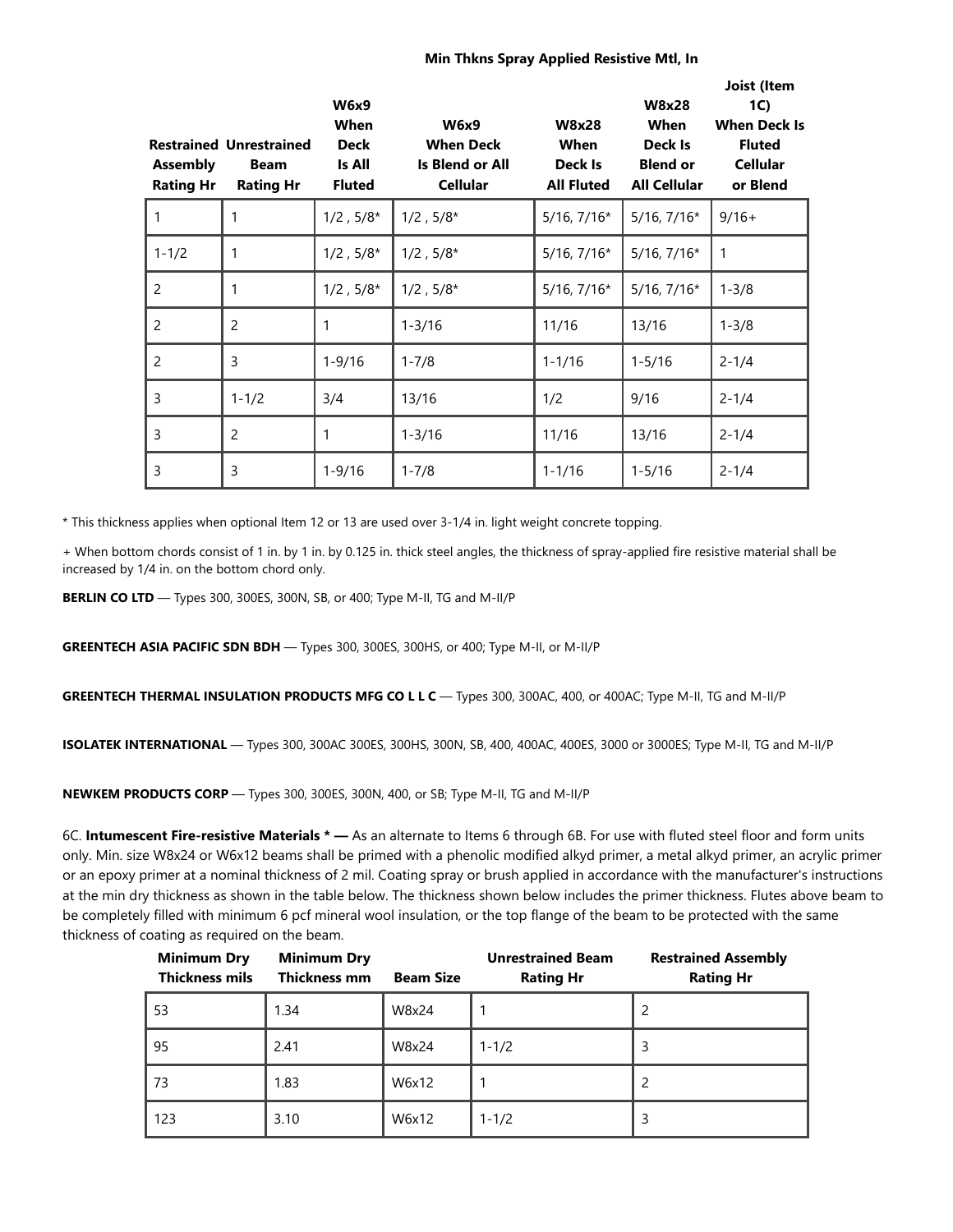**BERLIN CO LTD** — Type WB 3. Investigated for Interior General Purpose. Type WB 4, Investigated for Interior General Purpose. Type WB4, Investigated for Exterior Use with top coat as described in Item 6E

**GREENTECH ASIA PACIFIC SDN BDH** — Type WB 3. Investigated for Interior General Purpose. Type WB 4, Investigated for Interior General Purpose. Type WB4, Investigated for Exterior Use with top coat as described in Item 6E

**GREENTECH THERMAL INSULATION PRODUCTS MFG CO L L C** — Type WB 3. Investigated for Interior General Purpose. Type WB 4, Investigated for Interior General Purpose. Type WB4, Investigated for Exterior Use with top coat as described in Item 6E

**ISOLATEK INTERNATIONAL** — Type SprayFilm-WB 3 and Type WB 3. Investigated for Interior General Purpose. Type SprayFilm-WB 4 and Type WB 4, Investigated for Interior General Purpose. Type SprayFilm-WB 4 and Type WB4, Investigated for Exterior Use with top coat as described in Item 6E

**NEWKEM PRODUCTS CORP** — Type WB 3. Investigated for Interior General Purpose. Type WB 4, Investigated for Interior General Purpose. Type WB4, Investigated for Exterior Use with top coat as described in Item 6E

6D. **Intumescent Fire-resistive Materials \* —** As an alternate to Items 6 through 6C. For use with normal weight concrete. Min. size W8x28 beams shall be primed with a phenolic modified alkyd primer a metal alkyd primer, an acrylic primer or an epoxy primer at a nominal thickness of 2 mil. Coating spray or brush applied in accordance with the manufacturer's instructions at the min dry thickness as shown in the table below. The thickness shown below includes the primer thickness. The top surface of the top flange where fluted units are used must be protected with the coating material at the same min dry thickness at a min distance of 1 in. (25 mm) inward from the flange tip on both sides of the beam. Mineral wool insulation optional above top surface of the beam.

| <b>Minimum Dry</b><br><b>Thickness mils</b> | <b>Minimum Dry</b><br>Thickness mm | <b>Steel Floor</b><br><b>Units</b> | <b>Unrestrained Beam</b><br><b>Rating Hr</b> | <b>Restrained Assembly</b><br><b>Rating Hr</b> |
|---------------------------------------------|------------------------------------|------------------------------------|----------------------------------------------|------------------------------------------------|
| 103                                         | 2.62                               | Fluted or Cellular                 | $1 - 1/2$                                    |                                                |
| 179                                         | 4.55                               | Cellular                           | $1 - 1/2$                                    |                                                |
| 341                                         | 8.67                               | Cellular                           |                                              |                                                |

**BERLIN CO LTD** — Type WB 3. Investigated for Interior General Purpose. Type WB 4, Investigated for Interior General Purpose. Type WB 4, Investigated for Exterior Use with top coat as described in Item 6E

**GREENTECH ASIA PACIFIC SDN BDH** — Type WB 3, Investigated for Interior General Purpose. Type WB 4, Investigated for Interior General Purpose. Type WB 4, Investigated for Exterior Use with top coat as described in Item 6E

**GREENTECH THERMAL INSULATION PRODUCTS MFG CO L L C** — Type WB 3, Investigated for Interior General Purpose. Type WB 4, Investigated for Interior General Purpose. Type WB 4, Investigated for Exterior Use with top coat as described in Item 6E

**ISOLATEK INTERNATIONAL** — Type SprayFilm-WB 3 and Type WB 3. Investigated for Interior General Purpose. Type SprayFilm-WB 4 and Type WB 4, Investigated for Interior General Purpose. Type SprayFilm-WB 4 and Type WB 4, Investigated for Exterior Use with top coat as described in Item 6E

**NEWKEM PRODUCTS CORP** — Type WB 3. Investigated for Interior General Purpose. Type WB 4, Investigated for Interior General Purpose. Type WB4, Investigated for Exterior Use with top coat as described in Item 6E

6E. **Top Coat —** Type SprayFilm — TOPSEAL and Type TOPSEAL required for Exterior Use, applied at a minimum dry thickness of 14 mils (0.34 mm) over the intumescent material.

See Classification information in the **Mastic and Intumescent Coating** (CDWZ) category, Isolatek International, for mixing requirements.

6F. **Intumescent Fire-resistive Materials \* —** As an alternate to Items 6 through 6D. For use with normal weight or light weight concrete and fluted steel floor and form units only. Min size W8x24 beams shall be primed with a phenolic modified alkyd primer at a thickness of 2 mils or a epoxy primer at a nominal thickness of 1 mil. Coating spray or brush applied in accordance with the manufacturer's instructions at the thicknesses shown below. The thickness includes the thickness of primer. The top surface of the top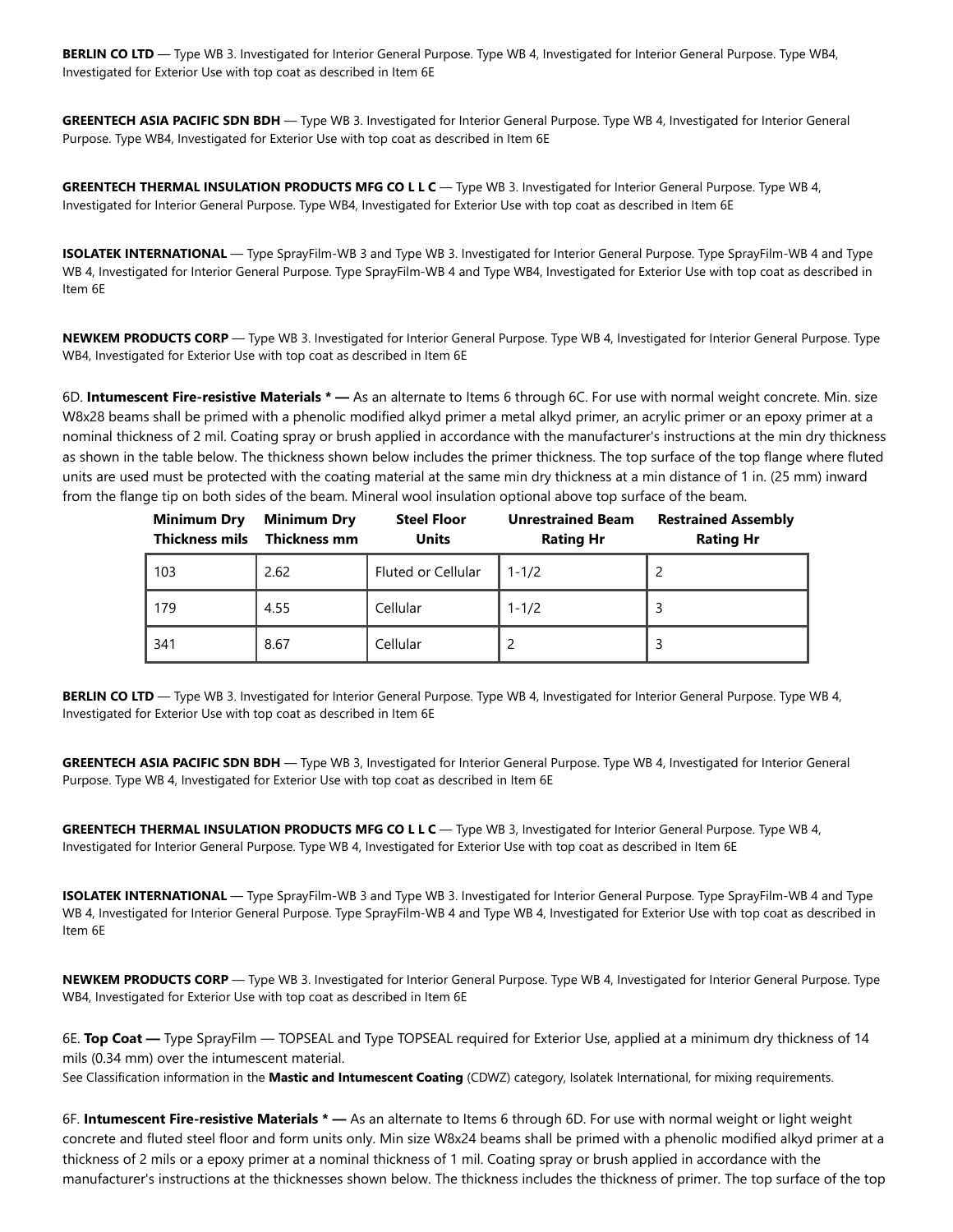flange where fluted units are used must be protected with the coating material at the same min dry thickness or filled with nominal 4 pcf mineral wool.

| <b>Minimum Dry</b><br><b>Thickness mils</b> | <b>Minimum Dry</b><br>Thickness mm | <b>Beam Size</b> | <b>Unrestrained Beam</b><br><b>Rating Hr</b> | <b>Restrained Assembly</b><br><b>Rating Hr</b> |
|---------------------------------------------|------------------------------------|------------------|----------------------------------------------|------------------------------------------------|
| 35                                          | 0.88                               | W8x24            |                                              |                                                |
| 66                                          | 1.68                               | W8x24            | $1 - 1/2$                                    |                                                |

**GREENTECH ASIA PACIFIC SDN BDH** — Type WB-5. Investigated for Interior General Purpose

**GREENTECH THERMAL INSULATION PRODUCTS MFG CO L L C** — Type WB-5. Investigated for Interior General Purpose

**ISOLATEK INTERNATIONAL** — Type WB-5. Investigated for Interior General Purpose

**NEWKEM PRODUCTS CORP** — Type WB 5, Investigated for Interior Conditioned Space and Interior General Purpose.

6G. **Sprayed Fiber Insulation\* —** (Optional, Not Shown) — Spray applied fiber insulation applied over Spray-Applied Fire Resistive Material (Item 6) on both steel floor and form units (Item 4) and supports (Item 1). Sprayed fiber insulation may be over Spray-Applied Fire Resistive Material (Item 6) according to the following tables:

**Allowable Spray-Applied Fiber Insulation Thickness Over Beam**

| Installed SFRM Thickness (in.) on<br><b>Beam</b> | <b>SFRM Density (pcf)</b> |                |                |                |                 |                |               |  |
|--------------------------------------------------|---------------------------|----------------|----------------|----------------|-----------------|----------------|---------------|--|
|                                                  |                           |                |                |                |                 |                |               |  |
|                                                  | 13                        | 15             | 17.5           | 22             | 22 (Type<br>HP) | 44             | 47            |  |
| 3/8                                              | $6 - 3/4$                 | $\overline{4}$ | $4-$<br>11/16  | $5 - 7/8$      | 8               | 8              | $\,8\,$       |  |
| 7/16                                             | $6 - 1/2$                 | $3 - 3/4$      | $4 - 3/8$      | $5 - 1/2$      | $\,8\,$         | 8              | 8             |  |
| 1/2                                              | $6 - 1/4$                 | $3 - 1/2$      | $4-$<br>1/16   | $5 - 1/8$      | 8               | 8              | $\,8\,$       |  |
| 9/16                                             | $6-$<br>1/16              | $3-$<br>3/16   | $3 - 3/4$      | $4-$<br>11/16  | 8               | 8              | $\,8\,$       |  |
| 5/8                                              | $5-$<br>13/16             | $2 -$<br>15/16 | $3-$<br>7/16   | $4-$<br>5/16   | 8               | 8              | $\,8\,$       |  |
| 11/16                                            | $5-$<br>9/16              | $2 -$<br>11/16 | $3 - 1/8$      | $3-$<br>15/16  | 8               | 8              | 8             |  |
| 3/4                                              | $5-$<br>5/16              | $2 -$<br>7/16  | $2 -$<br>13/16 | $3-$<br>9/16   | 8               | 8              | 8             |  |
| 13/16                                            | $5 - 1/8$                 | $2 - 1/8$      | $2 - 1/2$      | $3 - 1/8$      | 8               | 8              | 8             |  |
| $\mathbf{1}$                                     | $4-$<br>7/16              | $1 -$<br>5/16  | $1 -$<br>9/16  | $1 -$<br>15/16 | $7 - 7/16$      | $6 - 5/16$     | $6-$<br>11/16 |  |
| $1 - 1/16$                                       | $4-$<br>3/16              | $1 -$<br>1/16  | $1 - 1/4$      | $1 -$<br>9/16  | $7 - 1/16$      | $5 - 1/2$      | $5 - 7/8$     |  |
| $1 - 3/16$                                       | $3-$<br>11/16             | 9/16           | 5/8            | 13/16          | $6 - 5/16$      | $3 -$<br>15/16 | $4 - 3/16$    |  |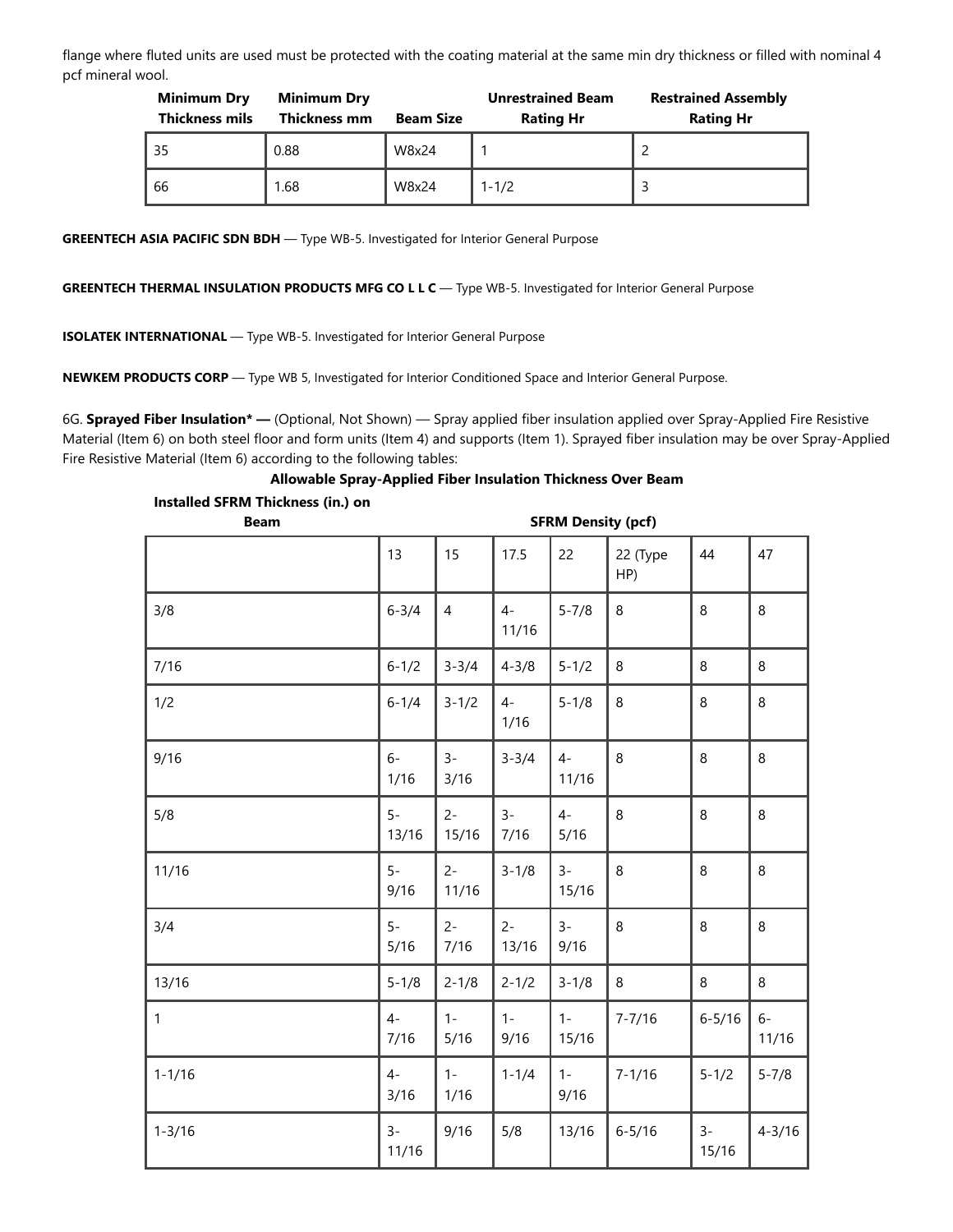| $1 - 5/16$ | $3 - 1/4$     | $\overline{0}$ | 0           | 0 | $5 - 1/2$   | $2 - 3/8$ | $2 - 1/2$   |
|------------|---------------|----------------|-------------|---|-------------|-----------|-------------|
| $1 - 9/16$ | $2 -$<br>5/16 | - 0            | $\mathbf 0$ | 0 | $3 - 15/16$ | - 0       | 0           |
| $1 - 5/8$  | $2 -$<br>1/16 | - 0            | $\mathbf 0$ | 0 | $3 - 9/16$  | - 0       | $\mathbf 0$ |

**Allowable Spray-Applied Fiber Insulation Thickness Over Joist**

| <b>Installed SFRM Thickness (in.) on Joist</b> | <b>SFRM Density (pcf)</b> |             |             |              |           |         |
|------------------------------------------------|---------------------------|-------------|-------------|--------------|-----------|---------|
|                                                | 13                        | 15          | 22          | 22 (Type HP) | 44        | 47      |
| 9/16                                           | 8                         | 8           | 8           | 8            | 8         | $\,8\,$ |
| 13/16                                          | 8                         | 8           | 8           | 8            | $\,8\,$   | $\,8\,$ |
| 1                                              | 8                         | 8           | 8           | 8            | $\,8\,$   | $\,8\,$ |
| $1 - 1/8$                                      | $7 - 7/8$                 | $7 - 1/2$   | 8           | 8            | 8         | $\,8\,$ |
| $1 - 1/4$                                      | $7 - 7/16$                | $6 - 15/16$ | 8           | 8            | 8         | 8       |
| $1 - 3/8$                                      | $6 - 15/16$               | $6 - 7/16$  | 8           | 8            | 8         | 8       |
| $1 - 9/16$                                     | $6 - 1/4$                 | $5 - 5/8$   | 8           | 8            | 8         | 8       |
| $1 - 3/4$                                      | $5 - 9/16$                | $4 - 13/16$ | $7 - 1/16$  | 8            | 8         | 8       |
| $2 - 1/16$                                     | $4 - 7/16$                | $3 - 1/2$   | $5 - 1/8$   | $7 - 7/16$   | 8         | 8       |
| $2 - 1/4$                                      | $3 - 11/16$               | $2 - 11/16$ | $3 - 15/16$ | $6 - 5/16$   | $7 - 7/8$ | 8       |
| $3 - 1/4$                                      | 0                         | 0           | $\mathbf 0$ | 0            | 0         | 0       |

#### **INTERNATIONAL CELLULOSE CORP** — Type K13, URE-K, or Sonospray FC

6H. **Sprayed Fiber Insulation\* —** (Optional, Not Shown) — Spray applied fiber insulation, Classified for Noncombustible Building Materials (BICW), having a maximum applied density of 3.5 pcf, applied over Spray-Applied Fire Resistive Material (Item 6) on both steel floor and form units (Item 4) and supports (Item 1). Sprayed fiber insulation may be over Spray-Applied Fire Resistive Material (Item 6) according to the following tables:

**Allowable Spray-Applied Fiber Insulation Thickness Over Beam**

| <b>Installed SFRM</b><br>Thickness (in.) on<br><b>Beam</b> | <b>SFRM Density (pcf)</b> |    |      |    |              |    |    |  |  |
|------------------------------------------------------------|---------------------------|----|------|----|--------------|----|----|--|--|
|                                                            | 13                        | 15 | 17.5 | 22 | 22 (Type HP) | 44 | 47 |  |  |
| 5/16                                                       |                           | 5  | 5    |    |              |    |    |  |  |
| 3/8                                                        |                           |    |      |    |              |    |    |  |  |
| 7/16                                                       |                           |    |      |    |              |    |    |  |  |
| 1/2                                                        |                           |    |      |    |              |    |    |  |  |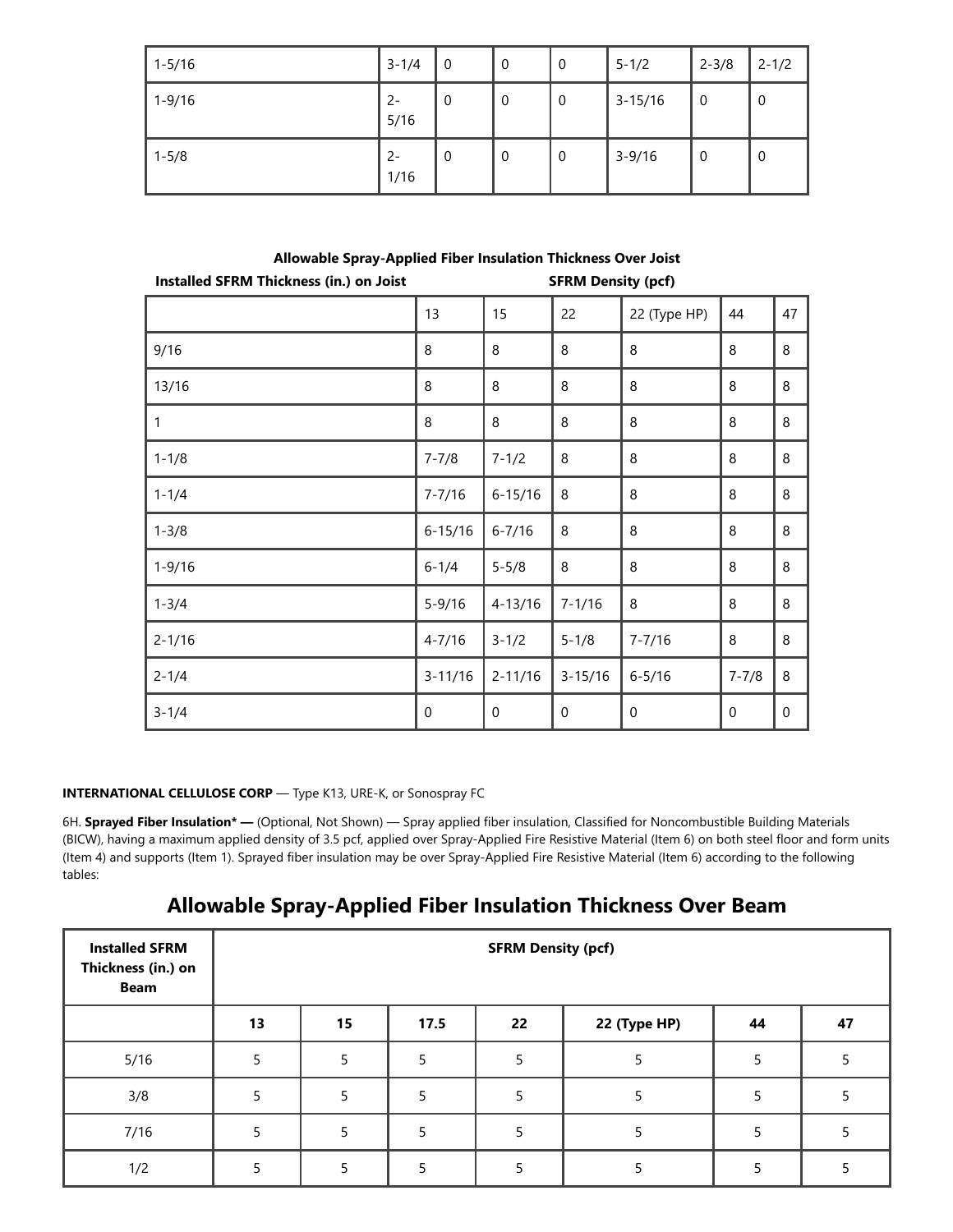| 9/16             | 5               | 5                | 5                | 5                | 5                | 5                | 5                   |
|------------------|-----------------|------------------|------------------|------------------|------------------|------------------|---------------------|
| 5/8              | 5               | 5                | 5                | 5                | 5                | 5                | 5                   |
| 11/16            | 5               | 5 <sup>1</sup>   | 5                | 5                | 5                | 5                | 5                   |
| 3/4              | 5               | 4 13/16          | 5                | 5                | 5                | 5                | 5                   |
| 13/16            | 5               | 4 9/16           | 5                | 5                | 5                | 5                | 5                   |
| 15/16            | 5               | $\overline{4}$   | 4 11/16          | 5                | 5                | 5                | 5                   |
| $\mathbf{1}$     | 47/8            | $3 \frac{3}{4}$  | $4 \frac{3}{8}$  | 5                | 5                | 5                | 5                   |
| 11/16            | $4\frac{5}{8}$  | $3 \frac{1}{2}$  | 4 1/16           | 5                | 5                | 5                | 5                   |
| $1 \t1/8$        | 4 7/16          | $3 \frac{3}{16}$ | $3 \frac{3}{4}$  | 4 11/16          | 5                | 5                | 5                   |
| $1 \frac{3}{16}$ | 43/16           | 2 15/16          | 37/16            | 4 5/16           | 5                | 5                | 5                   |
| $1\,5/16$        | 3 11/16         | 27/16            | 2 13/16          | 39/16            | $\overline{5}$   | 5                | 5                   |
| 17/16            | $3 \frac{1}{4}$ | 17/8             | $2 \frac{3}{16}$ | $2 \frac{3}{4}$  | 5                | 5                | 5                   |
| 19/16            | 2 13/16         | $1\,5/16$        | 19/16            | 1 15/16          | 4 11/16          | 3 15/16          | 43/16               |
| $1 \frac{5}{8}$  | 29/16           | 11/16            | $\mathbf 0$      | 19/16            | 4 5/16           | $3 \frac{1}{8}$  | $3 \frac{3}{8}$     |
| $1 \frac{3}{4}$  | 2 1/16          | 9/16             | $\mathbf 0$      | 13/16            | 39/16            | 19/16            | 1 11/16             |
| 17/8             | $1 \frac{5}{8}$ | $\boldsymbol{0}$ | $\mathbf 0$      | $\mathbf 0$      | $2 \frac{3}{4}$  | $\boldsymbol{0}$ | $\mathsf{O}\xspace$ |
| $2 \frac{1}{4}$  | 1/4             | $\mathbf 0$      | $\mathbf 0$      | $\boldsymbol{0}$ | 3/8              | $\mathbf 0$      | $\boldsymbol{0}$    |
| $2\frac{5}{16}$  | $\mathbf 0$     | $\mathbf 0$      | $\mathbf 0$      | $\pmb{0}$        | $\boldsymbol{0}$ | $\boldsymbol{0}$ | $\mathbf 0$         |

## **Allowable Spray-Applied Fiber Insulation Thickness Over Joist**

| <b>Installed SFRM Thickness (in.)</b> | <b>SFRM Density (pcf)</b> |                 |                  |              |                 |                |  |
|---------------------------------------|---------------------------|-----------------|------------------|--------------|-----------------|----------------|--|
| on Joist                              | 13                        | 15              | 22               | 22 (Type HP) | 44              | 47             |  |
| 9/16                                  | 5                         | 5               | 5                | 5            | $5\phantom{.0}$ | 5              |  |
| 13/16                                 | $\overline{5}$            | 5               | 5                | 5            | $\sqrt{5}$      | $\overline{5}$ |  |
| 1                                     | 5                         | 5               | 5                | 5            | 5               | 5              |  |
| $1 \t1/8$                             | 5                         | 4 13/16         | 5                | 5            | 5               | 5              |  |
| $1 \t1/4$                             | $\overline{5}$            | 4 5/16          | 5                | 5            | 5               | $\overline{5}$ |  |
| $1 \frac{3}{8}$                       | 5                         | $3 \frac{3}{4}$ | 5                | 5            | 5               | 5              |  |
| 19/16                                 | 5                         | 2 15/16         | $4\frac{5}{16}$  | 5            | 5               | 5              |  |
| $1 \frac{3}{4}$                       | 5                         | $2 \frac{1}{8}$ | $3 \frac{1}{8}$  | 5            | 5               | $\overline{5}$ |  |
| $2 \frac{1}{16}$                      | 5                         | 13/16           | $1 \frac{3}{16}$ | 5            | 5               | 5              |  |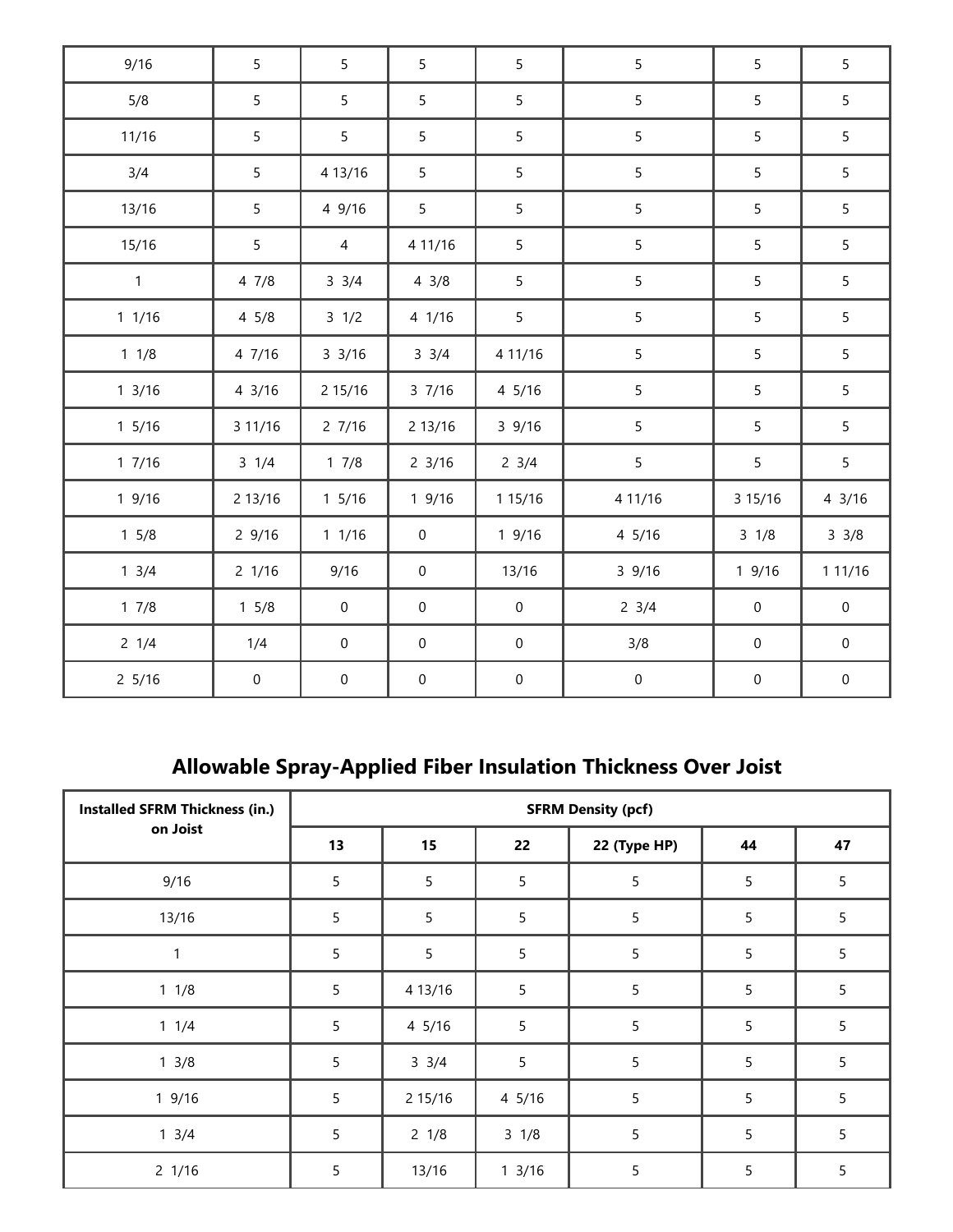| 1/4<br><u>_</u> |  |  |  |
|-----------------|--|--|--|
| $\overline{4}$  |  |  |  |

#### **THERMACOUSTICS IND** — Type TC-417

7. **Shear Connector Studs —** (Optional) — Studs, 3/4 in. diam by 3 in. long, for 1-1/2 in. deep form units to 5-1/4 in. long for 3 in. deep form units, headed type or equivalent per AISC specifications. Welded to the top flange of the beam through the steel form units.

8. **Lath Hanger —** (Optional, Not Shown) For use in caged beams with Items 6, 6A or 6B Galv steel 6 SWG min diam spaced 27 in. O. C.

9. **Clips —** (Optional, Not Shown) For use in caged beams with Items 6, 6A or 6B No. 24 MSG spring steel pushed on to top and bottom flanges of beam spaced 6 in. O. C. max.

10. **Metal Lath —** (Optional, Not Shown) — For use in caged beams with Items 6, 6A or 6B 3/8 in. diamond mesh or rib lath, 3.4 lbs per sq yd expanded steel attached to beam with clips spaced 6 in. OC max; or tied to lath hangers with 18 SWG galv steel wire spaced 6 in. OC max.

11. **Electrical Inserts\* —** (Not Shown) — Classified as "Outlet Boxes and Fittings Classified for Fire Resistance".

12. **Mineral and Fiberboards\* —** (Optional, Not Shown. Not for use with Item 4A) — Applied over concrete floor with no restriction on board thickness. When mineral and fiber boards are used, the unrestrained beam rating shall be increased by a minimum of 1/2 hr. See **Mineral and Fiber Board** (CERZ) category for names of manufacturers.

13. **Foamed Plastic\* —** (Optional, Not Shown. Not for use with Item 4A) — Consisting of polyisocyanurate or urethane roof insulations. Applied over concrete floor with no restrictions on thickness. When polyisocyanurate or urethane insulation is used, the unrestrained beam rating shall be increased by a minimum of 1/2 hr. See **Foamed Plastic** (CCVW) for list of manufacturers.

14. **Insulating Concrete —** (Optional, Not Shown) — Various types of insulating concrete prepared and applied as follows: A. Vermiculite Concrete - Blend 6 to 8 cu ft of **Vermiculite Aggregate\*** to 94 lb Portland cement and air entraining agent. Min thickness of 2 in. as measured to the top surface of the structural concrete or foamed plastic (Item 15) when it is used. See **Vermiculite Aggregate** (CJZZ) category for names of Classified companies.

B. Cellular **Concrete-Roof Topping Mixture\*** - Concentrate mixed with water and Portland cement per manufacturer's specifications. Min. thickness of 2-in. as measured to the top surface of the structural concrete or foamed plastic (Item 15 and 15A) when used. Cast dry density and 28-day min compressive strength of 190 psi as determined with ASTM C495-66.

**AERIX INDUSTRIES** — Cast dry density of 37 (+ or -) 3.0 pcf

**CELCORE INC** — Type Celcore with cast dry density of 31 (+ or - 3.0) pcf or Type Celcore MF with cast dry density of 29 (+ or - 3.0) pcf

**ELASTIZELL CORP OF AMERICA** — Type II, with a cast dry density of 39 (+ or - 3.0) pcf

**SIPLAST INC** — Mix #1, Cast dry density of 32 (+ or -) 3 pcf

**SIPLAST INC** — Mix #2, Cast dry density of 36 (+ or -) 3 pcf

C. Cellular **Concrete-Roof Topping Mixture\*** - Foam concentrate mixed with water, Portland cement and UL Classified Vermiculite Aggregate per manufacture's application instructions. Cast dry density of 33 (+ or -) 3 pcf and 28 day compressive strength of min 250 psi as determined in accordance with ASTM C495-86.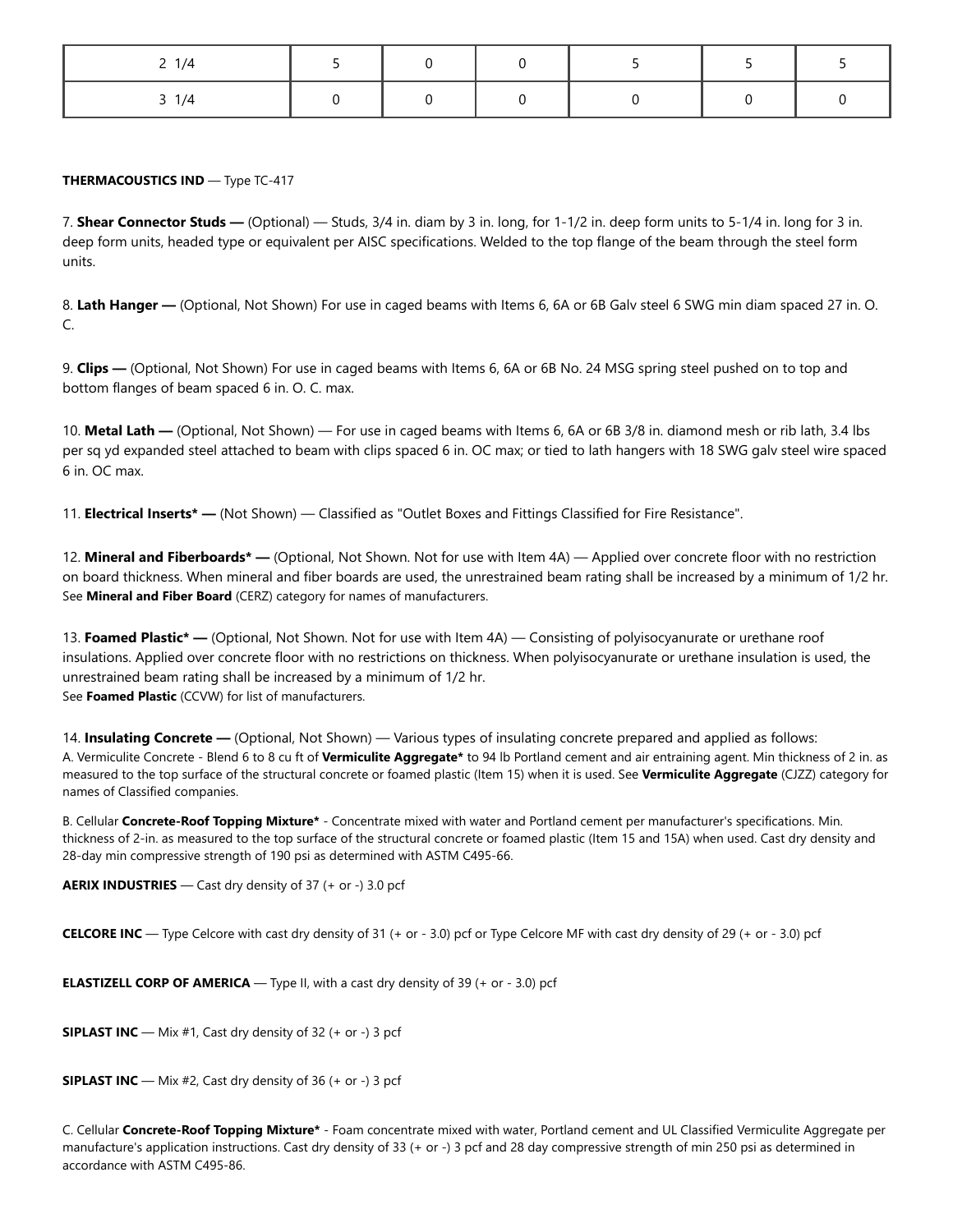**ELASTIZELL CORP OF AMERICA** — Type II. Mix #1 of cast dry density 39 (+ or -) 3.0 pcf, Mix #2 of cast dry density 40 (+ or -) 3.0 pcf, Mix #3 of cast dry density 47 (+ or -) 3.0 pcf

#### **SIPLAST INC** — Mix #3

D. Perlite Concrete - 6 cu ft of **Perlite Aggregate\*** to 94 lb of Portland Cement and 1-1/2 pt air entraining agent. Min thickness 2 in. as measured to the top surface of structural concrete or foamed plastic (Item 15A) when it is used.

See **Perlite Aggregate** (CFFX) in Fire Resistance Directory for names of Classified companies.

15. **Foamed Plastic\* —** (Optional, Not Shown) — For use only with vermiculite (Item 14A) or cellular (Item 14B) concretes-Rigid polystyrene foamed plastic insulation having slots and/or holes sandwiched between vermiculite concrete slurry which is applied to the normal or light weight concrete surface and vermiculite concrete topping (Item 14A).

See **Foamed Plastic\*** (BRYX) category in Building Materials Directory or **Foamed Plastic\*** (CCVW) Category in Fire Resistance Directory for list of Classified companies.

15A. **Foamed Plastic\* —** (Not Shown) — For use only with cellular or perlite concrete. Nominal 24 by 48 in. polystyrene foamed plastic insulation boards having a density of 1.0 (+ or - 0.1) pcf, encapsulated within concrete topping. Each insulation board shall contain six nominal 3 in. diameter holes oriented in two rows of three holes each with the holes spaced 12 in. OC transversely and 16 in. OC longitudinally.

See **Foamed Plastic\*** (BRYX) category in Building Materials Directory or Foamed Plastic\* (CCYW) category in Fire Resistance Directory for list of Classified companies.

16. **Roof Covering Materials\* —** (Optional, Not Shown) — Consisting of materials compatible with insulations described herein which provide Class A, B or C coverings.

See Built-Up Roof Covering Materials in Building Materials Directory.

17. **Insulated Concrete —** (Optional, Not Shown) — various types of insulated concrete prepared and applied in the thickness indicated.

A. **Vermiculite Concrete —** Mix consists of 6 cu ft of Vermiculite Aggregate\*, 94 lbs of Portland cement and 6 ox of air entraining agent. Thickness to be 2 in min from the top plane of steel roof deck. **ELASTIZELL CORP OF AMERICA** — Types MS16-U, MSV 200.

B. **Perlite Concrete —** Mix consists of 6.2 cu ft **Perlite Aggregate\*** to 94 lbs of Portland cement and 1-1/2 pt air entraining agent. Compressive strength 80 psi min.

See **Perlite Aggregate** (CFFX) category for names of Classified companies.

18. **Wall and Partition Facings and Accessories —** (Optional, Not Shown) Sound barrier for use with Items 19, 20 or 21: Acoustic Sleeper Pads stapled or adhered to the underside of the subflooring panels spaced 24 in. OC. **STC ARCHITECTURAL PRODUCTS L L C DBA STC SOUND CONTROL** — Acoustic Sleeper

19. **Structural Cement Fiber Units\* —** (Optional, Not Shown) - (For use with item 18) - Min 3/4 in. thick tongue and groove noncombustible structural cement fiber board loosely laid over concrete. **CORNERSTONE INNOVATIVE SPECIALTIES, LLC** — Versaroc

**ECTEK INTERNATIONAL INC** — Armoroc Panel

**UNITED STATES GYPSUM CO** — USG Structural Panel

20. **Building Units\* —** (Optional, Not Shown) - (For use with item 18) - Panels loosely laid over concrete. **DRAGONBOARD USA L L C** — Type DragonBoard, DragonBoard Flooring